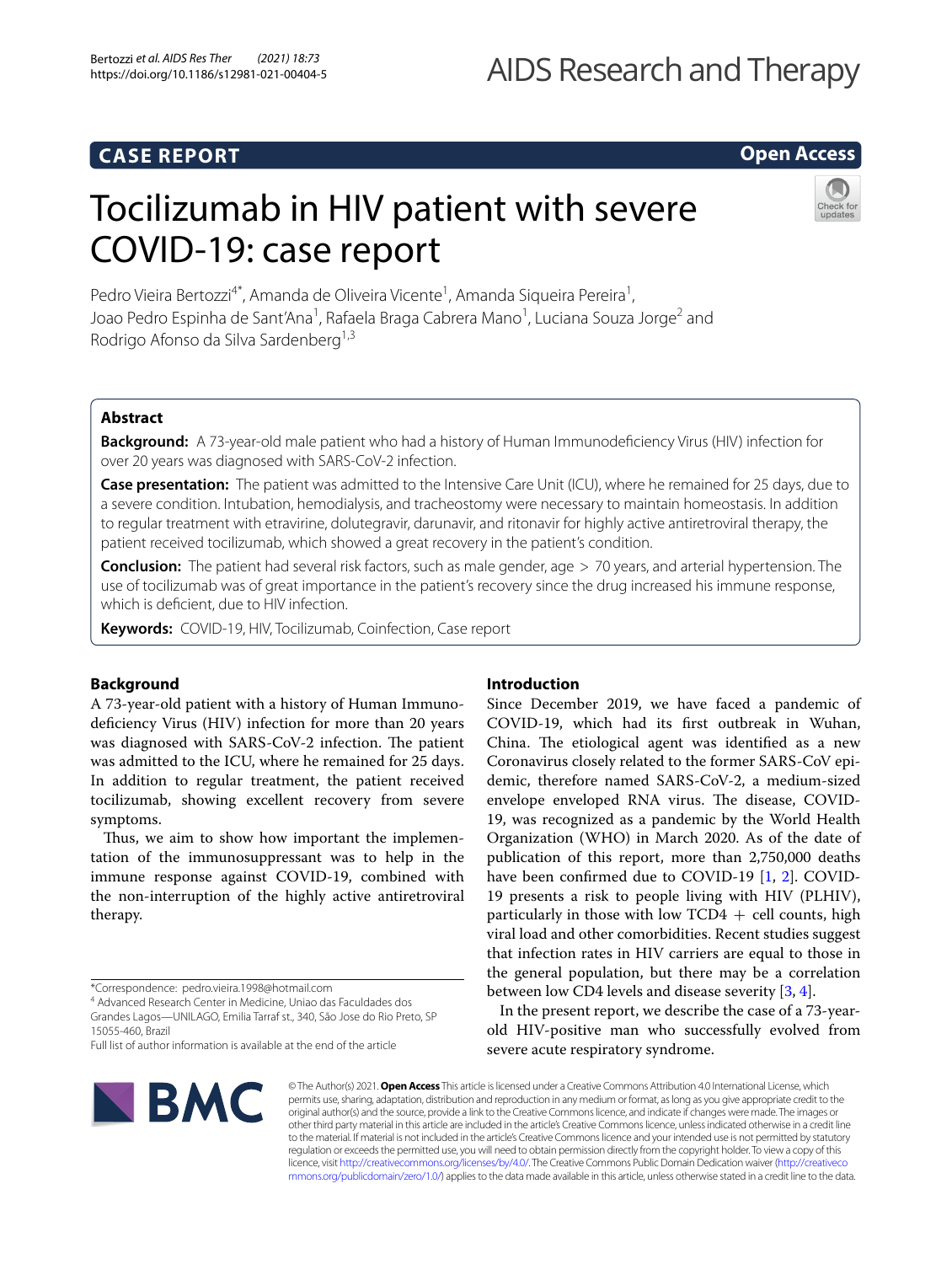#### **Case presentation**

On March 21, a 73-year-old man entered the emergency room complaining of fever and dyspnea progressing over 10 days. Physical examination showed axillary temperature =  $38.6$  °C, BP (blood pressure)  $= 103/73$  mmHg, heart rate  $= 88$  bpm, respiratory rate = 39 bpm and Sat 89% ( $O_2$  nasal cannula with 3 L/ min). He was put under a non-rebreather mask with 10 L/min and was admitted to the ICU.

He had a history of HIV infection for over 20 years, and at the time of the SARS-CoV-2 infection the patient was under treatment regular with etravirine (200 mg bid), dolutegravir (50 mg bid), darunavir (600 mg bid), and ritonavir (100 mg od) for antiretroviral therapy (ART) due to virological failure. The last  $TCD4 + cell$ count was above  $500/\mu L$  and the viral load was undetectable for eight years. He also had a previous diagnosis of systemic arterial hypertension (SAH), which was controlled using captopril (25 mg od), and furosemide  $(40 \text{ mg od})$ . The patient has no history of diabetes mellitus or smoking.

On the day of admission (March 21), a nasopharyngeal swab was collected, and the Real-Time Polymerase Chain Reaction (RT-PCR) for SARS-CoV-2 was positive. The virus panel for Adenovirus, Coronavirus types 229E, HKU1, NL63 and OC43, Enterovirus/Rhinovirus, Infuenza types A, A/H1 and B, human Metapneumovirus, Parainfuenza types 1, 2, 3 and 4, Respiratory Syncytial Virus, *Bordetella pertussis*, *Chlamydophila pneumoniae,* and *Mycoplasma pneumoniae* were negative.

A chest computed tomography (CT) scan on admission (Fig. [1](#page-1-0)A) showed multiple ground-glass opacities, afecting all pulmonary lobes with predominantly peripheral distribution, associated with consolidation on lower lobes, with accented pulmonary involvement (> 50%). Empirical broad-spectrum antimicrobial

<span id="page-1-0"></span>

therapy with ceftriaxone (2 g od) and azithromycin (500 mg od) was started, the ART was maintained, and enoxaparin was prescribed (40 mg od).

The laboratorial exams revealed high percentage of white blood cell, a normal neutrophil count  $6410/mm<sup>3</sup>$ (normal range:  $1700 - 7000/mm^3$ ), a normal percentage lymphocyte count 1050/mm<sup>3</sup> (normal range: 900–2900/ mm<sup>3</sup>). There was creatinine (CR) level was 2.6 mg/ dL (normal range: 0.7–1.3 mg/dL) elevated blood levels of C-reactive protein (CRP) 34.17 mg/L (normal range: 0–5 mg/L), D-dimer 8.469 ng/mL (normal range: < 0.5 ng/mL), and Lactic Dehydrogenase (LDH) 592 U/L (normal range:  $240-480$  U/L). The viral load was undetectable, and the CD4 cell count was 876 cell/  $mm<sup>3</sup>$  (normal range: 404–1612 cell/mm<sup>3</sup>) and CD8 cell count was  $876$  cell/mm<sup>3</sup> (normal range:  $229-1129$  cell/  $mm<sup>3</sup>$ ).

On March 22, due to need for progressive O2 volume, Sat 86%, respiratory distress despite noninvasive ventilation, and tachypneia, the patient underwent endotracheal intubation and invasive mechanical ventilation in protective-ventilation strategy (Tidal Volume of 6–8 ml/ kg), FIO2 60%, PEEP 8 mmHg (to reduce driving pressure levels and therefore lung injury) and pressure support 20 mmHg (spontaneous ventilation mode with limited plateau pressure decreasing chances of barotrauma). Blood gas analysis revealed pH 7.32 (normal range: 7.35– 7.45), PaO2 116 mmHg (normal range: > 60 mmHg), PaCO2 38 mmHg (normal range: 35–45 mmHg) and Sat $O_2$  98% (normal range: 94-100%). Ceftriaxone and azithromycin were prescribed for empiric therapy for bacterial besides hydroxychloroquine (HCQ) (100 mg od). In addition to previous use of Etravirin, Dolutegravir, Darunavir, and Ritonavir for HIV maintenance treatment.

On March 28, the use of Azithromycin and HCQ was interrupted. The central venous catheter blood cultures identifed *Staphylococcus epidermidis* and *Staphylococcus hominis* resistant to methicillin and sensibility only to linezolid. On the same day, *Candida dubliniensis* was isolated in the tracheal secretion and therefore Meropenem, Linezolid, and Micafungin were incorporated into the treatment due to severely critical illness. Laboratory test revealed a worsening renal disfunction (CR 4.2 mg/ dL) and he presented low diuresis (700 mL/24 h), thus continuous venovenous hemodialysis (CVVHD) was initiated.

On April 2nd, the interleukin-6 (IL-6) measurement was 79.3  $pg/mL$  (reference value: 1.5–7  $pg/mL$ ). The patient received tocilizumab 8 mg/kg (600 mg) intravenously. One day after, the patient gets defervescence for the frst time since he was admitted, and started to improve progressively.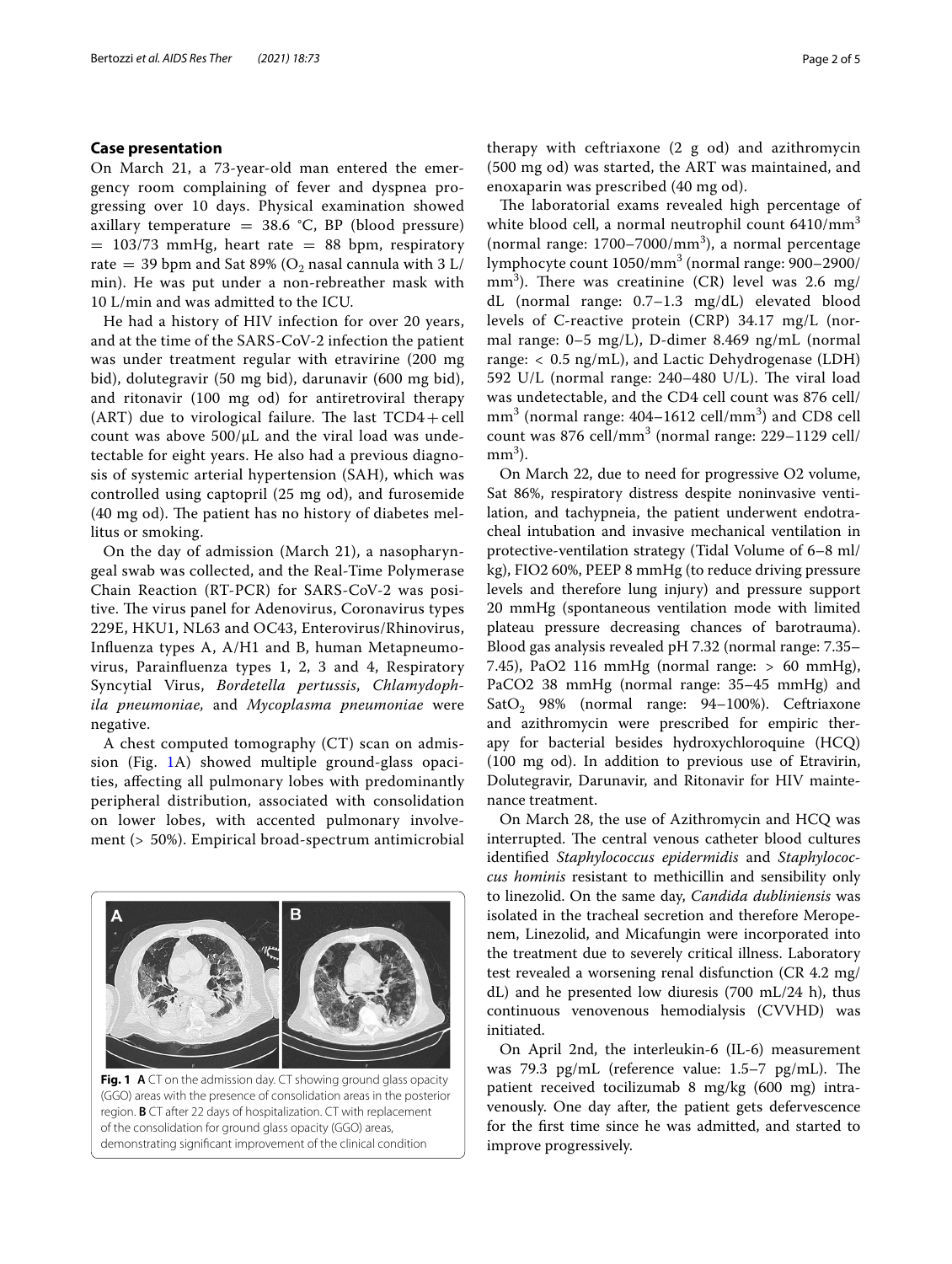On April 7, tracheostomy was performed, and fve days later, he presented an improvement in respiratory condition—CT done on April 15 showed a signifcant improvement in pulmonary involvement (Fig. [1B](#page-1-0)), and mechanical ventilation was no longer needed.

On April 15, the patient was discharged from the ICU and seven days later, the tracheostomy was removed. On May 2nd, the patient was discharged from the hospital, and no prescription was needed unless the use of his regular medications. The clinical chronologic outcome is showed on Fig. [2](#page-2-0).

#### **Discussion**

Worldwide, there are approximately 38 million people living with HIV, and under a higher risk of being exposed to SARS-CoV-2 [[3](#page-4-2)]. In Brazil, 9,66,058 people have been infected since 1980, being 51.2% in the Southeastern area, where the city of São Paulo is located [[5\]](#page-4-4). According to the Centers for Disease Control and Prevention (CDC), people with HIV are in the COVID-19 risk group, needing extra precautions. It also affirms that people with a low CD4 cell count and those who are not on HIV treatment (ART) are under an even higher probability of getting sick  $[6]$  $[6]$ .

The HIV physiopathology consists of destroying the immune cells system and specifc antibody responses, which in cases of COVID-19 association may cause a longer course of the disease [\[7](#page-4-6)]. A recent study has shown that acute respiratory infections increased mortality in HIV-positive people in Africa [\[1](#page-4-0)]. A cohort study in South Africa showed that PLWH should be considered high-risk group for COVID-19 management, especially if they have other comorbidities. A great amount of PLWH who died from COVID-19 also had diabetes (50%) and hypertension (42%) [[8\]](#page-4-7). Nevertheless, studies from other countries presented a diferent outcome, showing that COVID-19 and PLHIV association didn't impact the survival [\[9](#page-4-8)].

A recent New York State (NYS) retrospective study showed that infection and mortality rates among PLWH did not present a signifcant diference between the rate of general population. The exception is among the over 40 years old patients, which rates are signifcantly higher. According to the same study, PLWH have high rates of hospitalization, 8.29 per 1000 versus 3.15 per 1000 in the general population  $[10]$  $[10]$ . The ISARIC WHO CCP-UK study found similar ratios of admission to critical care between PLWH and HIV-negative people. As for the mortality rates, after using an age-adjusted statistical analyses concluded that PLWH hospitalized with COVID-19 had increased risk of day-28 mortality [[11](#page-4-10)].

The fact that the patient was already taking antiretroviral medication is a hypothesis that would explain this scenario [[9\]](#page-4-8). Another factor that seems to have a positive

<span id="page-2-0"></span>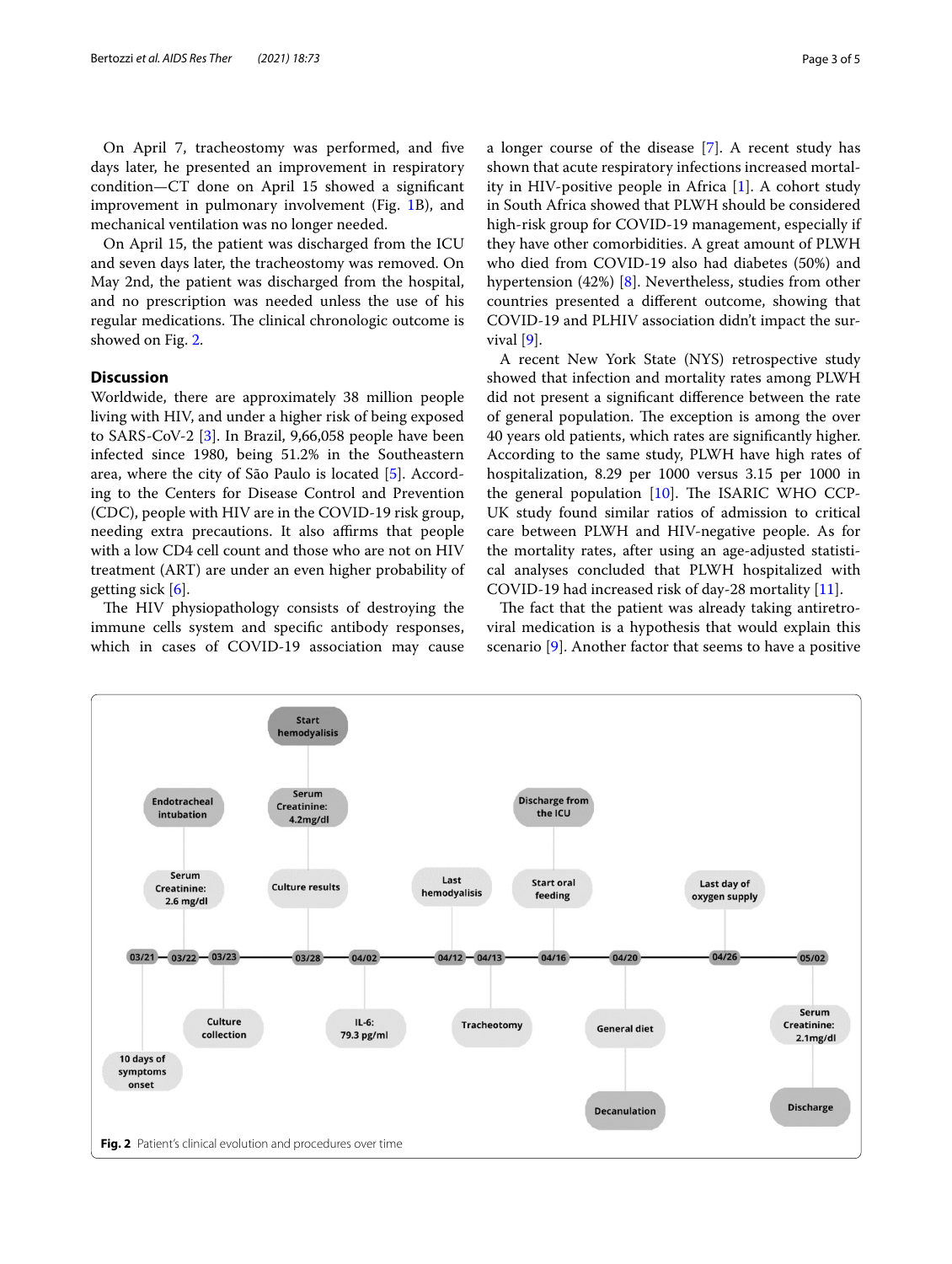impact on the outcome of the patients is the undetectable viral load, as recent studies suggest it results in a better general prognosis [\[12](#page-4-11)].

Generalized immune activation and systemic CD4 lymphocyte depletion occur in the chronic phase of untreated HIV; also, the remaining T cells may initiate abnormal responses to antigens. The lymphocyte B dysfunction results in abnormal polyclonal activation and a lack of specifc antibody responses. COVID-19 causes a signifcant reduction in the total number of lymphocyte B, lymphocyte  $T$  and natural killer (NK) cells. The pathophysiology of the severe cases is not yet fully understood, but it appears not only to be related to virulence factors of the pathogen, but also to the dysfunctional and self-aggressive immune response triggered by the infection. This phenomenon has been called "cytokine storm" and usually occurs in the second week of infection for COVID-19, which was observed in the patient in this brief report, admitted on the tenth day of symptoms [[13](#page-4-12)].

A recent study suggests that SARS-CoV-2 may damage lymphocytes, especially T lymphocytes, and the immune system was harm during the period of the disease [[7\]](#page-4-6). In addition to these fndings, a characteristic of COVID-19 patients is an increased laboratory level of CRP, D-dimer, and LDH, as our patient presented on the admission exams, the lung is the main organ afected by this virus, which will cause microvascular lesions, due to a systemic inflammatory response (SIR). The intestines and kidneys also have receptors that are afected by SIR, but the main concern is with the kidneys, which by this process can generate low diuresis, proteinuria, and changes in the amounts of albumin in the urine, requiring hemodialysis [[9,](#page-4-8) [14\]](#page-4-13). At this case, we can't justify the previous renal injury (high serum creatinine level at admission) due to HIV nephropathy or by ART toxicity.

The patient's condition (a 60-year-old man, presenting immunodefciency, characterized by decreased in immunological system functions) triggers a rise in the incidence and severity of infectious diseases, explaining the risk of COVID-19 in this group [[15\]](#page-4-14). Besides being elderly, the patient has a history of SAH. When this chronic disease is treated with ACE inhibitors, the present upregulation of the ACE2 receptor and the raise expression of ACE2 could facilitate the viral entry [\[16](#page-4-15)]. Beyond that, the heart and lungs present a high expression of ACE2 receptors [[17\]](#page-4-16).

Pulmonary involvement of COVID-19 was initially treated with ceftriaxone to bacterial coinfection and HCQ since preliminary in vitro studies on viral infection models showed potential antiviral activities, chloroquine (CQ)/hydroxychloroquine (HCQ), and azithromycin; however, the clinical studies on COVID-19 patients treated with CQ/HCQ and azithromycin led to controversies in diferent regions due to their adverse side effects [\[18\]](#page-4-17).

The empiric therapy for polymicrobial infection was replaced by meropenem, linezolid and micafungin, despite blood and tracheal secretion cultures result in colonizing bacteria due to the worsening of the patient's pulmonary clinical condition. Although Vancomycin is a high blood concentration drug, Linezolid was the drug of choice for treatment of coagulase-negative-staphylococci, because it presents less nephrotoxicity in a severely critically patient with previous renal injury. Linezolid also has the advantage of its high concentration in lung tissue [[19,](#page-4-18) [20\]](#page-4-19). Daptomycin was not the drug of choice because it does not belong to the protocol of drugs used in the hospital in question.

The higher levels of interleukin-6 have been also correlated with the severe cases of COVID-19. Tocilizumab, an anti-interleukin-6 receptor monoclonal antibody, is used in the treatment of various infammatory conditions. A recent study showed that the use of tocilizumab in hospitalized patients with COVID-19 demonstrated a lower percentage of patients that required mechanical ventilation when compared to the group that did not receive it. Even though this study presents the same survival rates when including deaths from any cause, the use of tocilizumab might be benefcial to some patients, especially moderate or severe cases that have not yet received mechanical ventilation. In this case, tocilizumab was introduced in the patient's treatment after the patient underwent mechanical ventilation, but yet presented an improvement in the clinical condition [\[21](#page-4-20)].

Regarding the treatment, the use of tocilizumab, ART, and broad-spectrum antibiotics is in line with the most recent literature for the treatment of COVID-19 in patients with impaired immune system functions. The only medication that has not been administered is Dexamethasone, which has an important reducing factor in lung injuries and was demonstrated to have better results regarding mortality rate in patients with moderate and severe COVID-19. However, at the time of the patient's acquisition of severe COVID-19 [\[22,](#page-4-21) [23](#page-4-22)], the main studies on the impact of Dexamethasone on COVID-19 mortality had not been published. Therefore, the patient did not receive corticotherapy during hospitalization.

#### **Conclusion**

The reported patient presents the following variables as risk factors: male sex, age > 70 years, and hypertension. Despite HIV infection, the patient had good adherence to ART, TCD4 cells  $> 500/\mu L$ , and long-standing undetectable viral load. We chose to maintain ART throughout the hospitalization and this decision may have contributed to the good outcome. It is possible that all the